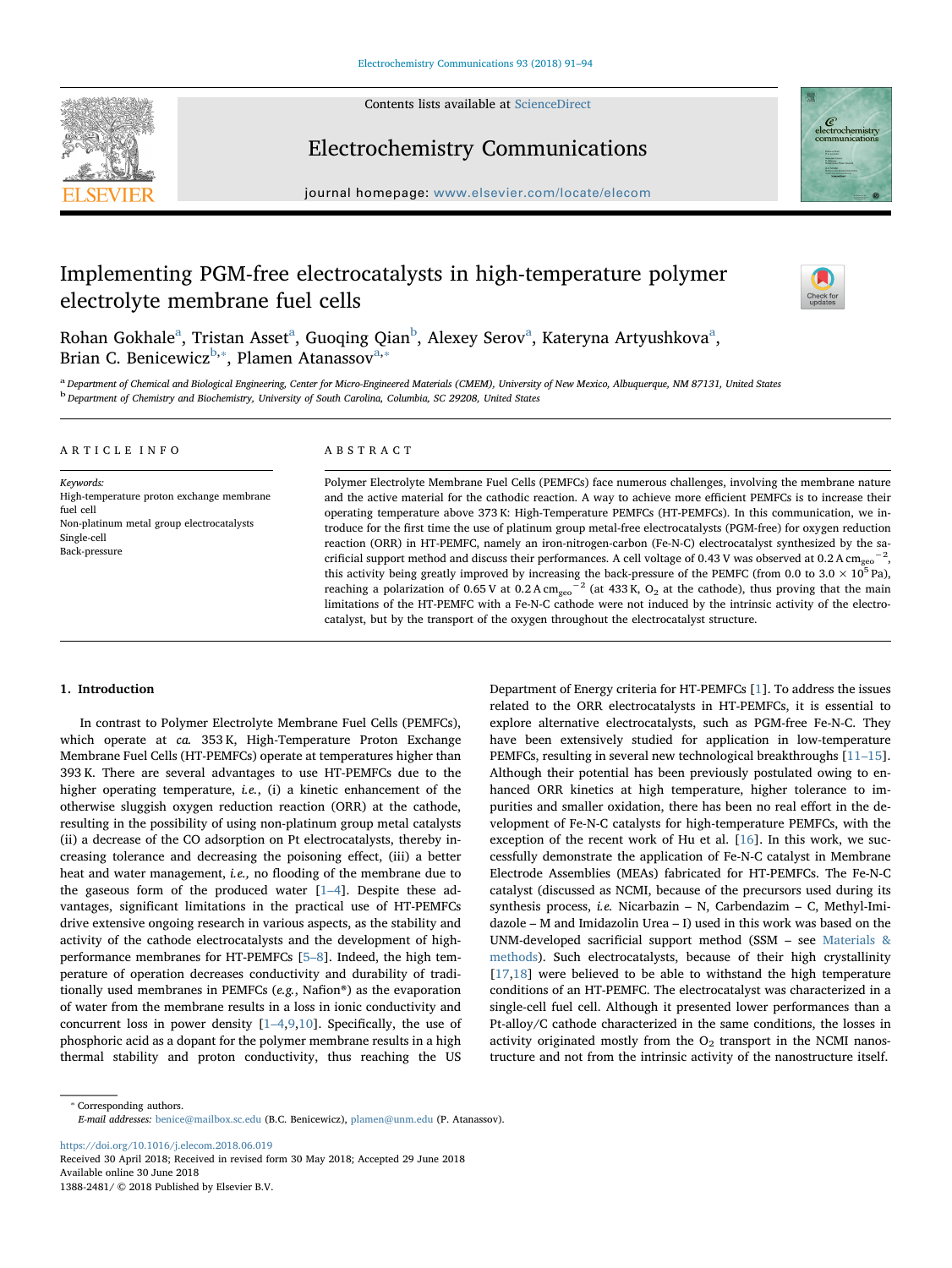<span id="page-1-1"></span>

Fig. 1. (A–B) TEM images of NCMI electrocatalyst at different magnifications. (C–D) XPS of the (C) NCMI electrocatalysts and (D) of the GDE. (E–F) SEM of the GDE at different magnifications.

# <span id="page-1-2"></span>Table 1

Elemental composition and nitrogen speciation determined from the XPS patterns for the NCMI electrocatalyst and the GDE.

|                       |                   | <b>NCMI</b> Electrocatalyst | GDE  |
|-----------------------|-------------------|-----------------------------|------|
| Elemental composition | C 1s $(\% )$      | 94.5                        | 89.2 |
|                       | F 1s (%)          |                             | 3.8  |
|                       | $O$ 1s $(\% )$    | 3.3                         | 5.0  |
|                       | Fe $2p(%)$        | 0.1                         |      |
|                       | $N$ 1s $(%)$      | 2.1                         | 2.0  |
| Nitrogen speciation   | N pyridinic (%)   | 18.2                        | 15.2 |
|                       | $N_{v}$ –Fe $(%)$ | 12.9                        | 15.9 |
|                       | $N-H (%)$         | 37.9                        | 30.4 |
|                       | Graphitic N (%)   | 17.1                        | 19.5 |
|                       | $N^+$ (%)         | 8.5                         | 8.5  |
|                       | NO (%)            | 5.3                         | 10.6 |
|                       |                   |                             |      |

#### <span id="page-1-0"></span>2. Materials & methods

#### 2.1. Catalyst synthesis

The NCMI catalyst was prepared by the Sacrificial Support Method (SSM) [\[12](#page-3-8)[,19](#page-3-9),[20\]](#page-3-10). Briefly, wet mixing of a calculated amount of organic precursors: Nicarbazin (Sigma Aldrich, 12.5 g), Carbendazim (Sigma Aldrich, 97%, 5 g), Methyl-Imidazole (Sigma Aldrich, 95%, 5 g) and Imidazolidinyl Urea (Sigma Aldrich, 2.5 g) was carried out with silica support (LM 150, Cab-O-Sil, 5 g) and iron salt (Fe(NO<sub>3</sub>)<sub>3</sub>.9H<sub>2</sub>O, Sigma Aldrich,  $> 98\%$ , 2.5 g). The mixture was oven dried at 353 K and pyrolyzed at 1248 K for 45 min in a reductive atmosphere of  $H_2/N_2$  (7 at.%) H2) in a tube furnace. The pyrolyzed material was then treated with an acid mixture of nitric acid and hydrofluoric acid to remove the silica template and metallic impurities. The catalyst was then washed several times with water until reaching  $pH = 7$ . A second heat treatment was then performed at 1223 K for 30 min in an ammonia atmosphere.

#### 2.2. Catalyst ink and GDE preparation

The catalyst ink was prepared by mixing a calculated amount of catalyst in deionized water:isopropanol mixture (2:1 volume ratio). Polytetrafluoroethylene dispersion (PTFE, 0.06 g/mL) was added to

obtain a 25 wt% loading in PTFE in the catalyst layer. The prepared catalyst ink was sprayed on GDL (Sigracet GLD 29 BC) with dimensions of 7.6 cm  $×$  7.6 cm, using a Spirit Air™ air gun. The GDL was positioned onto a heating plate  $(T = 333 \text{ K})$  during the spraying to accelerate the drying. The final catalyst loading was  $2 \text{ mg cm}^{-2}$ .

# 2.3. Membrane electrode assembly (MEA) preparation and fuel cell testing

The prepared electrode was used as the cathode, and a commercial electrode (Pt/C from E-Tek) with platinum loading of 1.0 mg cm<sup>-2</sup> was used as the anode. The MEA was fabricated by hot-pressing a piece of membrane (p-PBI prepared using the PPA process [21–[23\]](#page-3-11)) between the two Kapton framed electrodes. The specific polymerization process used in this study was previously reported <sup>33</sup> and yielded a polymer (poly(2,2′-(1,4-phenylene)5,5′-bibenzimidazole) with a polymer inherent viscosity of 3.5 dL  $g^{-1}$ . After casting and hydrolysis at RH 55%, the membrane (250 μm thickness) displayed an ionic conductivity of 0.23 S cm $^{-1}$  at 160 °C. The MEA was then assembled into a single cell fuel cell testing hardware. The gas flow plates were graphite plates with double serpentine gas channels. Stainless steel end plates with attached heaters were used to clamp the graphite flow plates. A commercial fuel cell testing station (Fuel Cell Technology, Inc.) was used for fuel cell testing, while gases were fed to the anode and cathode without any humidification. The instrument was controlled by home-programmed Lab View Software (National Instruments, Austin, TX).

#### 2.4. Characterization details

SEM and TEM images were obtained by Hitachi S-5200 instrument and JEM-2010, respectively. XPS was obtained using monochromated Al Kα source at Kratos Axis Ultra DLD Spectrometer. Micromeritics Gemini 2360 instrument was used to obtain surface area value by Brunauer-Emmett-Teller (BET) analysis.

### 3. Results and discussion

First, the physical, morphological and compositional characteristics of the NCMI electrocatalyst were obtained by Brunauer-Emmett-Teller (BET) surface area determination, transmission electron microscopy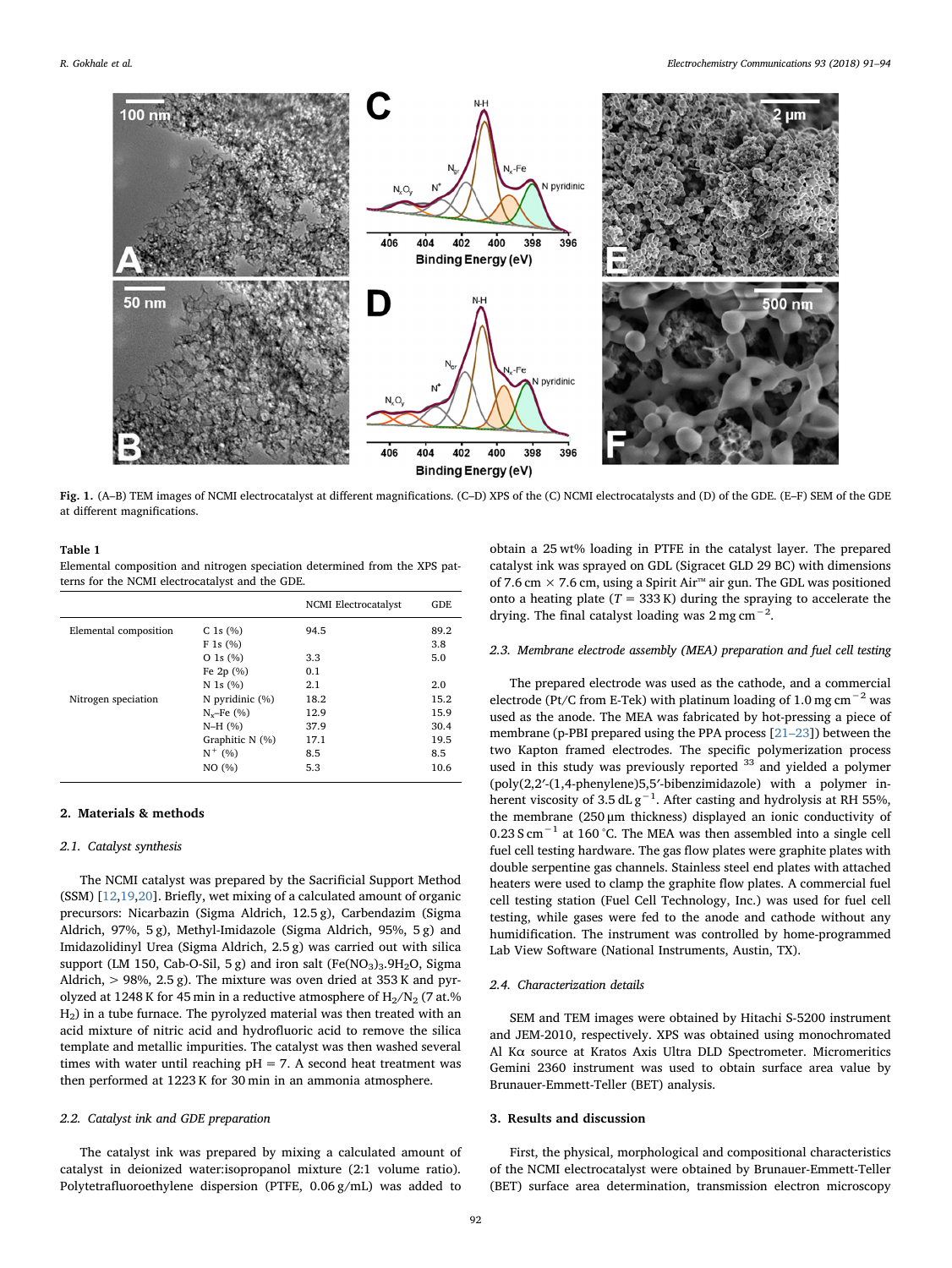<span id="page-2-0"></span>

Fig. 2. (A) Fuel cell performance of NCMI electrocatalyst (using a commercial Pt/C anode with a Pt loading of 1.0 mg cm<sub>geo</sub>−<sup>2</sup>) at 433 K, operated at atmospheric pressure, without humidification of the gases, no back pressure and of the commercial Pt-alloy/C electrocatalyst (Pt loading 0.7 mg cm<sub>geo</sub><sup>-2</sup>). Hydrogen supply = 500 sccm, oxygen or air supply = 400 sccm. (B) Effect of temperature on the performances of the NCMI electrocatalyst, with pure  $O_2$  provided at the cathode and no back-pressure was applied. (C) Effect of the back-pressure on the NCMI electrocatalyst performances, at 433 K and with pure O<sub>2</sub> provided at the cathode.

(TEM) imaging and X-ray photoelectron spectroscopy (XPS). TEM images of the catalyst in [Fig. 1A](#page-1-1)–B demonstrate its open frame morphology with the high surface area as evidenced by numerous pores of different dimensions present in its structure. BET surface area analysis confirms these microscopic observations estimating surface area to be ca. 523 m $^2$  g $^{-1}$ . The porous nature of catalyst morphology is extremely beneficial for efficient oxygen transport to active sites and water management [[14\]](#page-3-12). The surface compositional analysis of the catalyst was performed by X-ray photoelectron spectroscopy (XPS). [Table 1](#page-1-2) and [Fig. 1C](#page-1-1)–D show the elemental composition of the NCMI electrocatalyst itself and of the Gas Diffusion Electrode (GDE), i.e., the electrocatalysts mixed with PTFE and sprayed on a Gas Diffusion Layer (GDL, see [Materials & methods](#page-1-0)). For the electrocatalyst, a typical composition is observed with 2.1 at.% of nitrogen and 0.1 at.% of iron detected. When the GDE is prepared with the PTFE binder and the NCMI electrocatalyst, a 3.8 at.% of F is detected. Detection of Fe is not possible when fluorine is present as the Auger peak from fluorine overlaps with Fe 2p photoelectron line. The chemistry of nitrogen is similar to previous reports for M-N-C materials [[12](#page-3-8)[,13](#page-3-13)]. The electrocatalyst nitrogen atoms shows 18 at.% of pyridinic nitrogen and 13 at.% of Fe-N<sub>x</sub>. It has been previously established that pyridinic nitrogen and  $Fe-N_x$  are the most catalytically active for the oxygen reduction reaction [[24\]](#page-3-14). Upon making the electrode, the chemistry changes insignificantly, except for a decrease of N-H atomic content and a significant increase of the N–O atomic content. Importantly, pyridinic  $N$  and  $Fe-N_x$  speciation remains close to the electrocatalyst speciation. Scanning electron microscopy (SEM) of the catalyst coated GDL (see [Fig. 1](#page-1-1)E–F) was performed to

observe the morphology of the layer which contains the porous carbon catalyst and the PTFE binder. Higher resolution SEM image ([Fig. 1](#page-1-1)F) shows the presence of high surface area catalyst along with spherical PTFE particles on the surface.

The HT-PEMFC performance was investigated in a single cell fuel cell. [Fig. 2A](#page-2-0) shows the polarization curves of a fuel cell with the NCMI electrocatalyst at 433 K, operated at atmospheric pressure and dry gases without external humidification. At a current density of 0.2 A  $\text{cm}_{\text{geo}}$ <sup>-2</sup>, a voltage of approximately  $U = 0.43$  V was obtained with hydrogen and air supplied at 500 and 400 sccm constant flows, respectively. When the oxidant gas was changed from air to oxygen, the cell voltage at  $0.2$  A cm<sub>geo</sub><sup>-2</sup> increased from 0.43 V to 0.50 V. The fuel cell performance of a commercial MEA, with a Celtec-P membrane, the same anode but a Pt-alloy/C cathode (0.7  $mg_{Pt}$  cm<sub>geo</sub><sup>-2</sup>) was included for comparison (The HT-PEMFC with Pt alloy presented similar performances to those reported in the literature [\[25](#page-3-15)[,26](#page-3-16)]). The NCMI electrocatalyst presented lower overall performances (i.e. 0.50 V for the NCMI cathode *vs*. 0.67 V for the Pt alloy cathode at 0.2 A  $\text{cm}_{\text{geo}}$ <sup>-2</sup>) and a higher performance loss in the low-current region, due to the slower kinetics of the ORR on Fe-N-C electrocatalysts with respect to Pt alloys. Higher performance losses were also observed in the medium-current region (*i.e.*, 0.2–0.8 A cm<sub>geo</sub><sup>-2</sup>) where the current is mostly controlled by the ohmic losses and the  $O<sub>2</sub>$  transport, thus showing that the cathode nanostructure can be optimized to enhance the transport of the reactive species (i.e.,  $O_2$  and H<sup>+</sup>) to the actives sites. The effect of temperature on the NCMI electrocatalyst performances are shown in [Fig. 2](#page-2-0)B. The fuel cell performances increased with increasing operating temperature